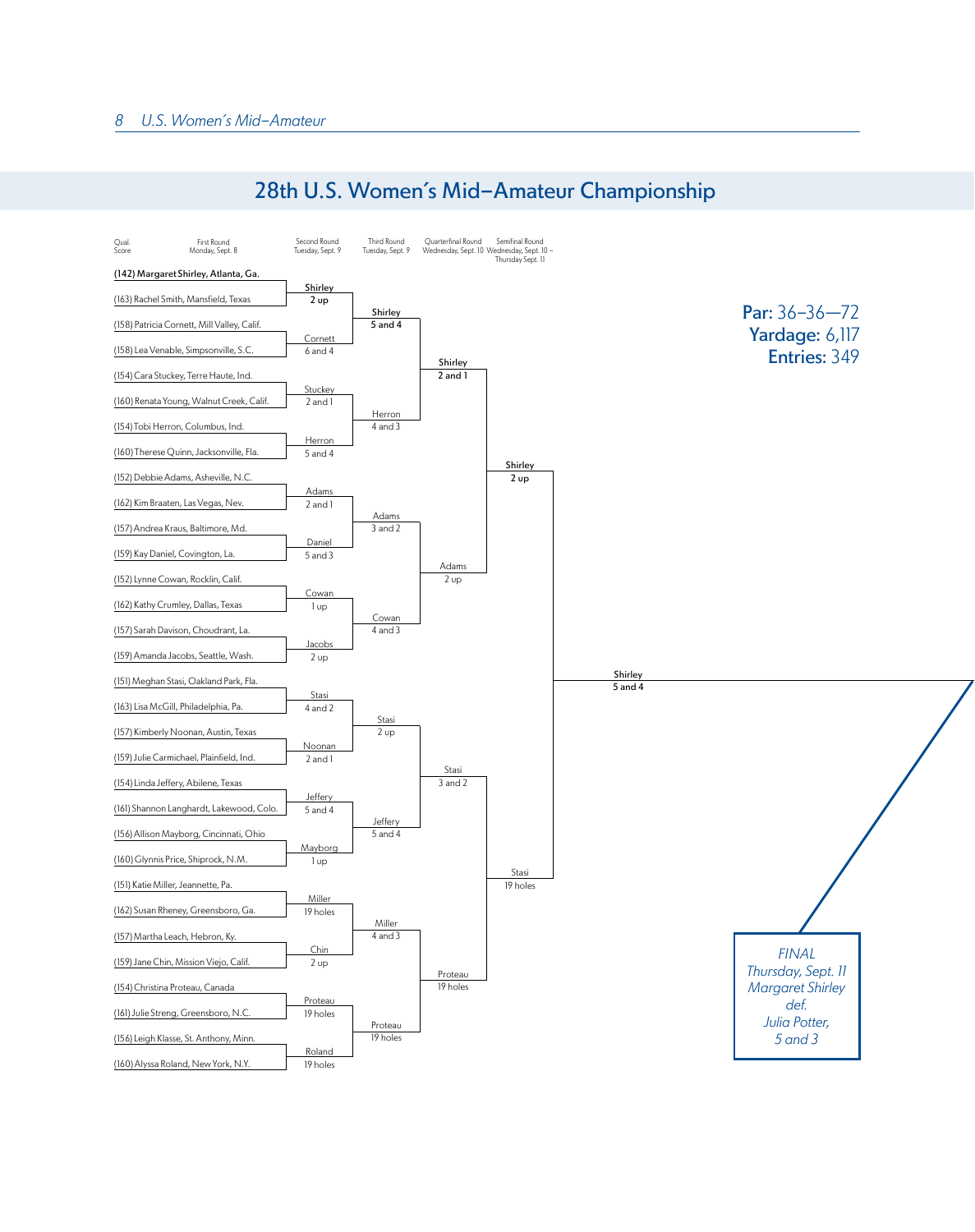

## Sept. 6-11, 2014, Harbour Trees Golf Club, Noblesville, Ind.